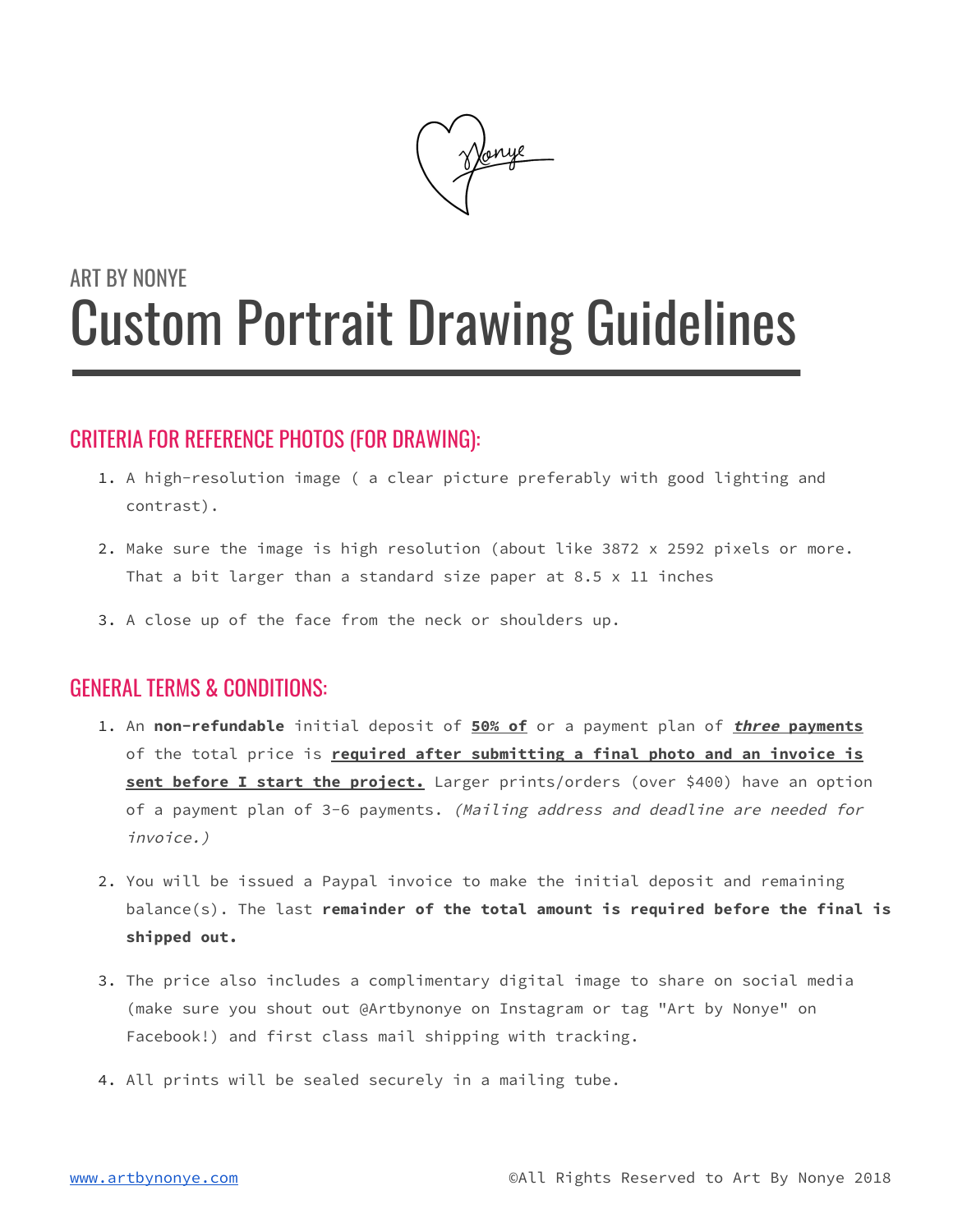5. First class shipping is included in the price. Express shipping or priority shipping are extra charges.

### DRAWING AND ART PROCESS

#### **Prints only, No originals. Will not be framed.**

My work is very detailed it takes me anywhere from 2-4 weeks (or more) depending on how many subjects are in your the photo and detail/complexity. I draw and shade in pencil, then I edit and add color digitally to finalize the artwork.

In order to keep the integrity of the pencil drawing, the color is kept minimal and added to certain details such as the eyes, lips, accessories, etc. The color and special elements such as the gold paint and bokeh (starry effect) are added and edited digitally.

All prints (except the 36" x 48" inch size) are printed on museum-quality posters that are made on thick, durable, acid free matte paper. The prints are archival, which will last the test of time.

The  $36"$  x  $48"$  inch size is a special order and is printed on Hahnemühle's authentic art paper which is regarded as top of the line. It is often used for exhibitions and limited-edition art prints.

My drawings are perfect for gifts and special occasions!

View my past work from my website below: [https://www.artbynonye.com/pencil-portraits-and-drawings\)](https://www.artbynonye.com/pencil-portraits-and-drawings)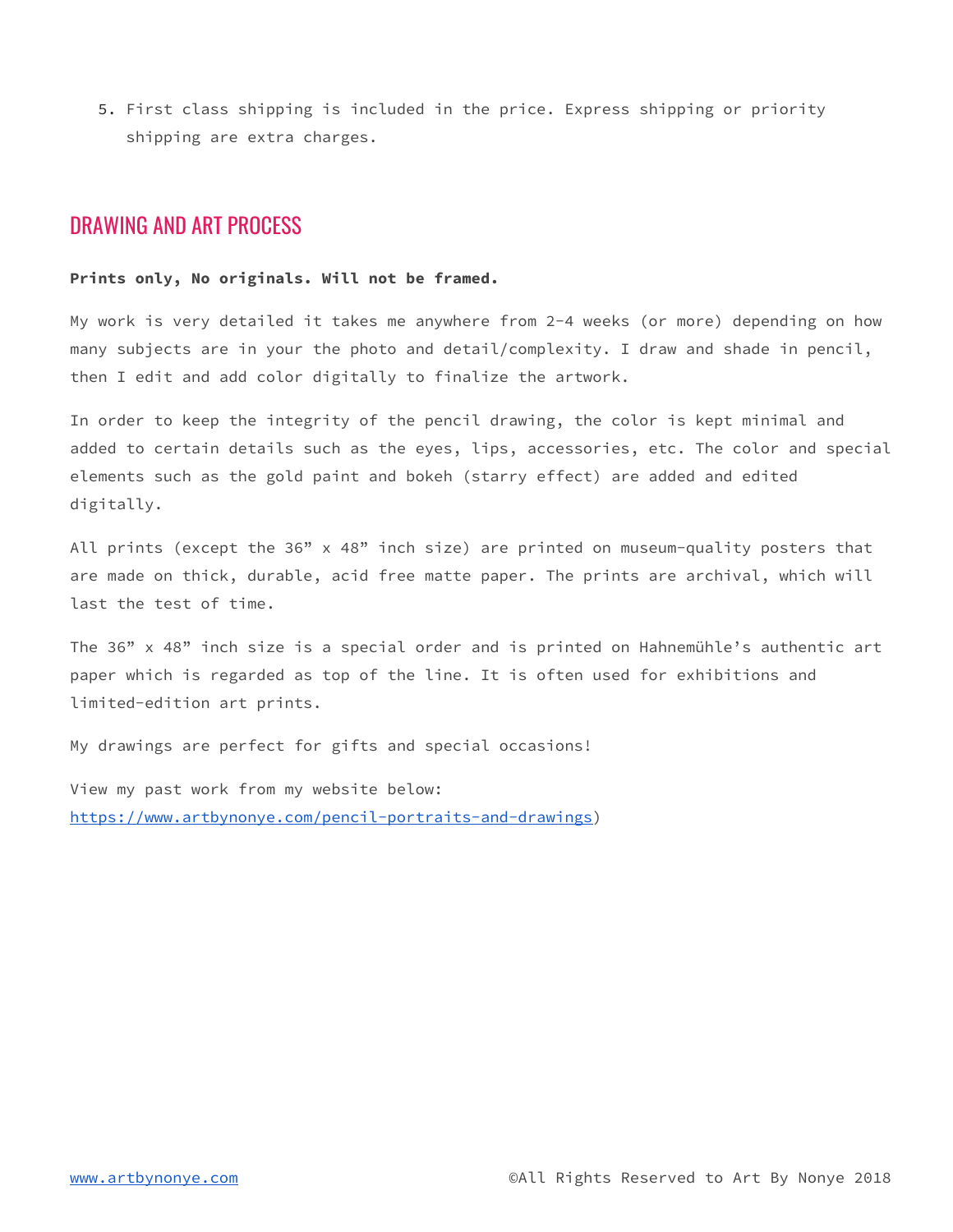# PRICING

Drawing time, post editing, shipping and handling are taken into effect in the pricing.

**One Person/Subject:**

\$250

#### 12x16 Print

Shipping with tracking included

#### **Two People/Subject\*:**

\$500

12×16 Print

Shipping with tracking Included

**\*\*\*Please read next page for additional details and add ons.**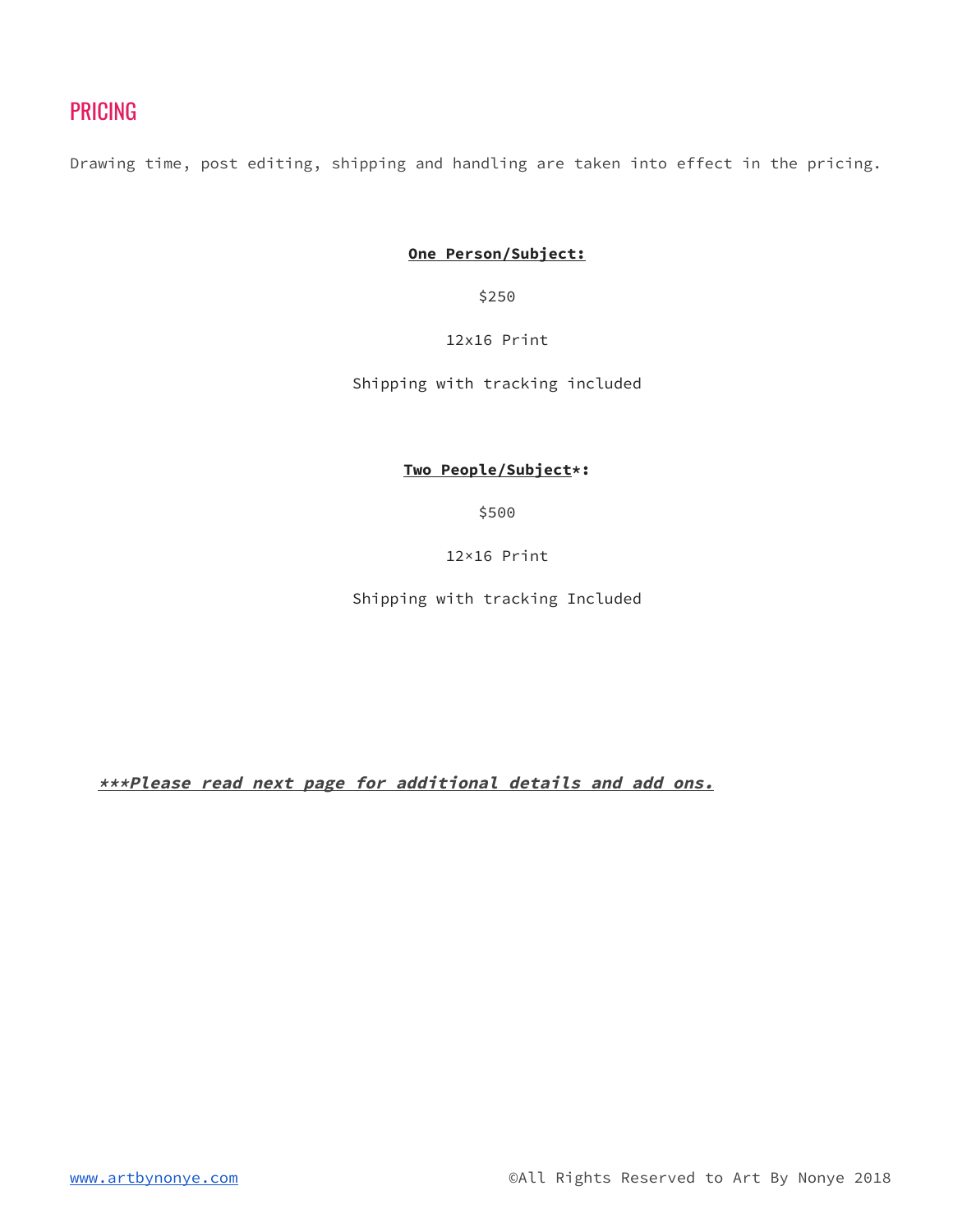#### **Additional Details/Add Ons & Pricing:**

**\*More people/subjects (pets) \$250 per subject**

**\*\*Extra details/intricate subjects such as braided or elaborate hairstyles, elaborate accessories such as statement necklaces, head scarves/hats etc., are \$50 per detail.**

**\*\*\*Smaller Print Sizes**

- *●* **Complimentary Wallet Sizes:**
	- *○* **One Set of Four 2x3 inch or 2.5 <sup>x</sup> 3.5 (included upon request).**
	- *○* **Additional wallets, \$2 each.**
- *●* **Bundle (Four 4x6 prints, Two 5x7 prints, One 8x10 print)**
	- *○* **\$30 extra with custom portrait**

**\*\*\*\*Larger Print Sizes (shipping with tracking included):**

- *●* **18x24**
	- *○* **\$75 extra**
- *●* **24x36**
	- *○* **\$250 extra**
- *●* **36x48:**
	- *○* **\$750 extra**